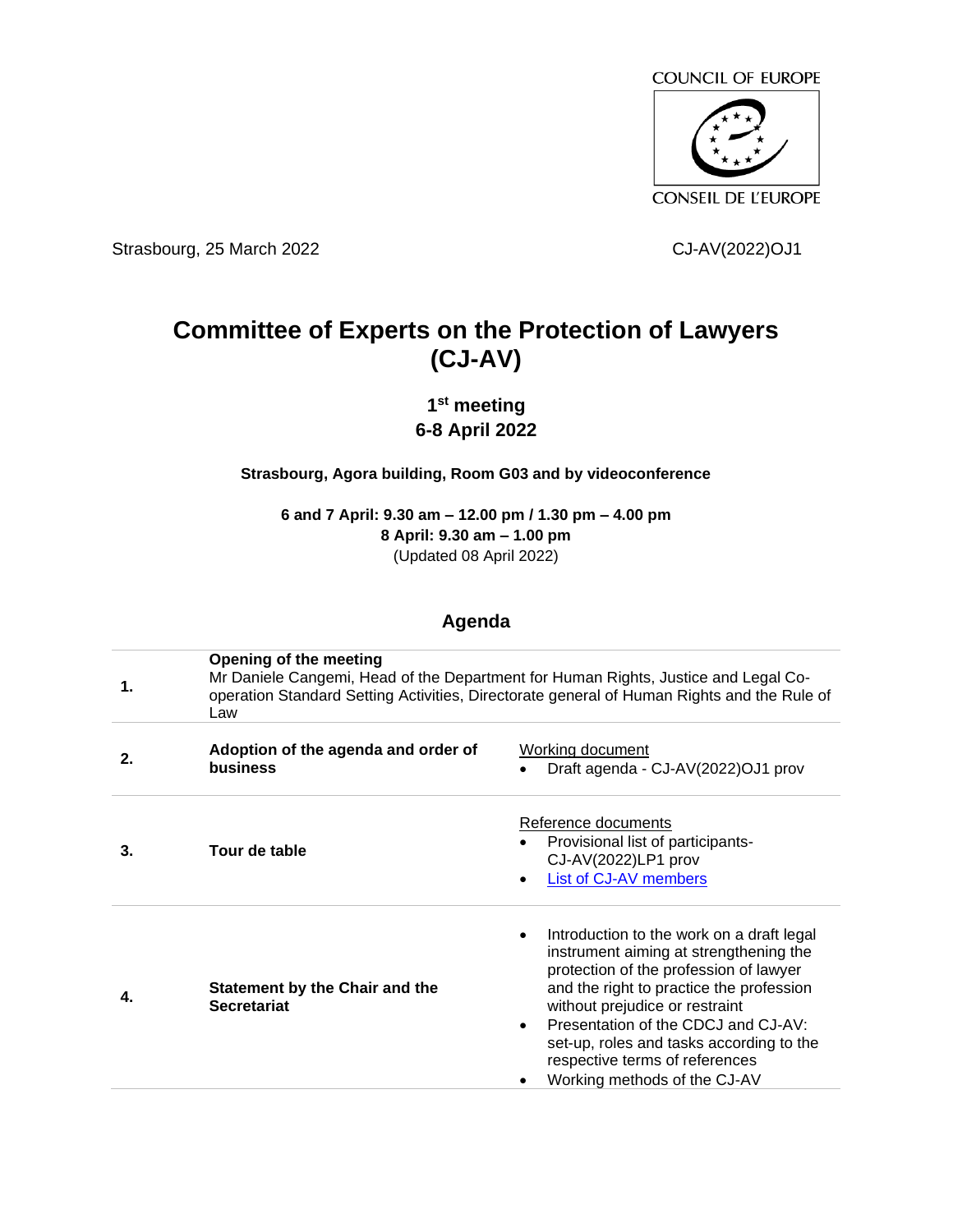|    |                                                                               | Information on the election of Vice-Chair<br>$\bullet$<br>and appointment of a Gender Equality<br>Rapporteur |
|----|-------------------------------------------------------------------------------|--------------------------------------------------------------------------------------------------------------|
|    |                                                                               |                                                                                                              |
|    |                                                                               | Reference documents                                                                                          |
|    |                                                                               | CDCJ Terms of Reference (2022-2025)                                                                          |
|    |                                                                               | CJ-AV Terms of Reference (2022-2023)<br>$\bullet$                                                            |
|    |                                                                               | Resolution CM/Res(2021)3 on                                                                                  |
|    |                                                                               | intergovernmental committees and<br>subordinate bodies, their terms of                                       |
|    |                                                                               | reference and working methods                                                                                |
|    |                                                                               |                                                                                                              |
|    |                                                                               |                                                                                                              |
|    | Overview of key issues as regards the                                         | Presentation by Mr Jeremy McBride,<br>CDCJ/CJ-AV consultant                                                  |
| 5. | independence and safe exercise of the<br>profession of lawyer and existing    | Reference_document                                                                                           |
|    | <b>Council of Europe and other</b>                                            | Profession of Lawyer: Study on the                                                                           |
|    | international legal instruments                                               | feasibility of a new European legal                                                                          |
|    |                                                                               | instrument adopted by the CDCJ                                                                               |
|    |                                                                               |                                                                                                              |
|    |                                                                               | Exchange of views concerning the                                                                             |
|    |                                                                               | possible scope and issues to be                                                                              |
|    |                                                                               | covered by a future instrument                                                                               |
|    | Draft legal instrument aiming at                                              |                                                                                                              |
|    | strengthening the protection of the                                           | Working document                                                                                             |
|    | profession of lawyer and the right to                                         | Proposal for elements and outline for the                                                                    |
| 6. | practice the profession without                                               | future legal instrument -                                                                                    |
|    | prejudice or restraint : scope and                                            | CJ-AV(2022)01 (restricted)                                                                                   |
|    | issues of a future legal instrument                                           | Reference document                                                                                           |
|    | (CJ-AV deliverable)                                                           | Profession of Lawyer: Study on the<br>$\bullet$                                                              |
|    |                                                                               | feasibility of a new European legal                                                                          |
|    |                                                                               | instrument (adopted by the CDCJ)                                                                             |
|    |                                                                               | <b>Background documents</b>                                                                                  |
|    |                                                                               | List of documents in relation to the work                                                                    |
|    |                                                                               | of the CJ-AV - CJ-AV(2022)03                                                                                 |
|    |                                                                               |                                                                                                              |
|    |                                                                               | Exchange of views concerning identified                                                                      |
|    | Draft legal instrument aiming at                                              | advantages and risks of the elaboration                                                                      |
|    | strengthening the protection of the                                           | of a new, binding or non-binding, legal                                                                      |
|    | profession of lawyer and the right to                                         | instrument and elaboration of                                                                                |
| 7. | practice the profession without                                               | orientations in this respect for<br>consideration by the CDCJ                                                |
|    | prejudice or restraint: "pros and cons"<br>of a binding and non-binding legal |                                                                                                              |
|    | instrument                                                                    | Reference document                                                                                           |
|    |                                                                               | Chapter 4 of Profession of Lawyer: Study                                                                     |
|    |                                                                               | on the feasibility of a new European legal                                                                   |

[instrument](https://rm.coe.int/eng-examen-de-faisabilite-d-un-instrument-juridque-europeen-couv-texte/1680a22790) (adopted by the CDCJ)